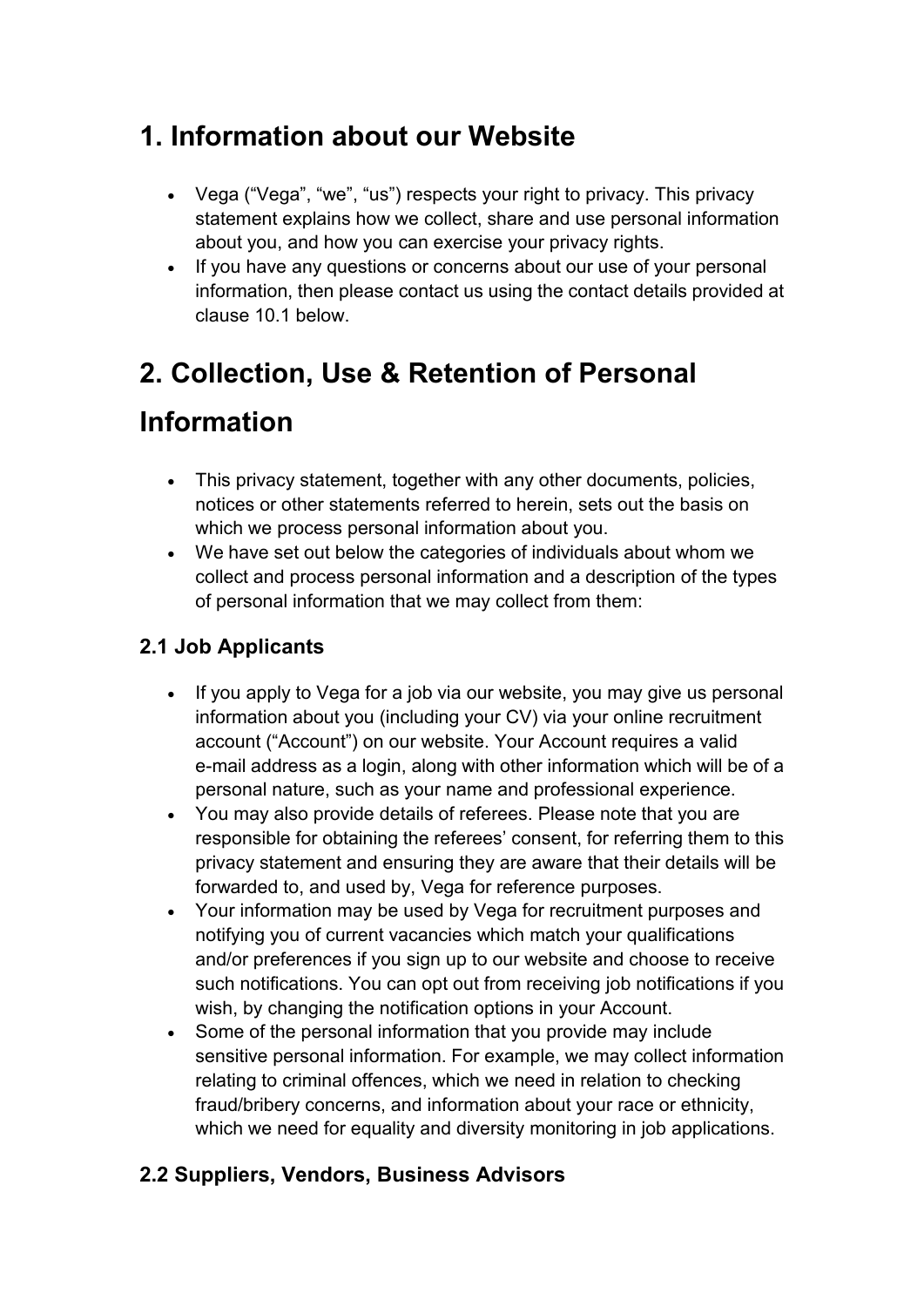- If you work for one of our Suppliers, Vendors or Business Advisors, you will provide us with some personal information about you such as your name and business contact details. We will use this information for enquiries you make to us such as business enquiries, offers to supply, accounting and other enquiries.
- Vega may receive personal data from third party sources in the context of screening in accordance with Vega's and statutory bribery rules (e.g. from a subscription service, Companies House, reports or other databases), to validate notice provisions and signatories in contracts and to prepare various briefing documents.

#### **2.3 Customers**

• If you work for one of our Customers, you will provide us with some personal information about you such as your name and business contact details. We will use this information to fulfil any orders that you make with us.

#### **2.4 Office Visitors**

 Office visitors are required to report to the building reception in all of Vega's offices. In most cases we will collect your name, company and other basic details about the purpose of your visitand your contact details for administrative, notification and housekeeping purposes.

#### **2.5 Research References**

 Vega may obtain publicly available research material in order to collate various business reports and internal research. As part of this process the names of the authors of such research in order to carry out internal research and compile business reports.

#### **2.6 Website Users**

- We may ask you to supply personal information at certain points on our website, such as your name, email address and other information. The personal information that you are asked to provide, and the reasons why you are asked to provide it, will be made clear to you at the point we ask you to provide your personal information. For example, we may ask you to provide your contact details when you enquire about particular products and/or submit enquiries to us. We will then use the information we have collected to respond to your enquiries or requests.
- We also collect any information you may choose to provide in your communications with us. Such information may be used to facilitate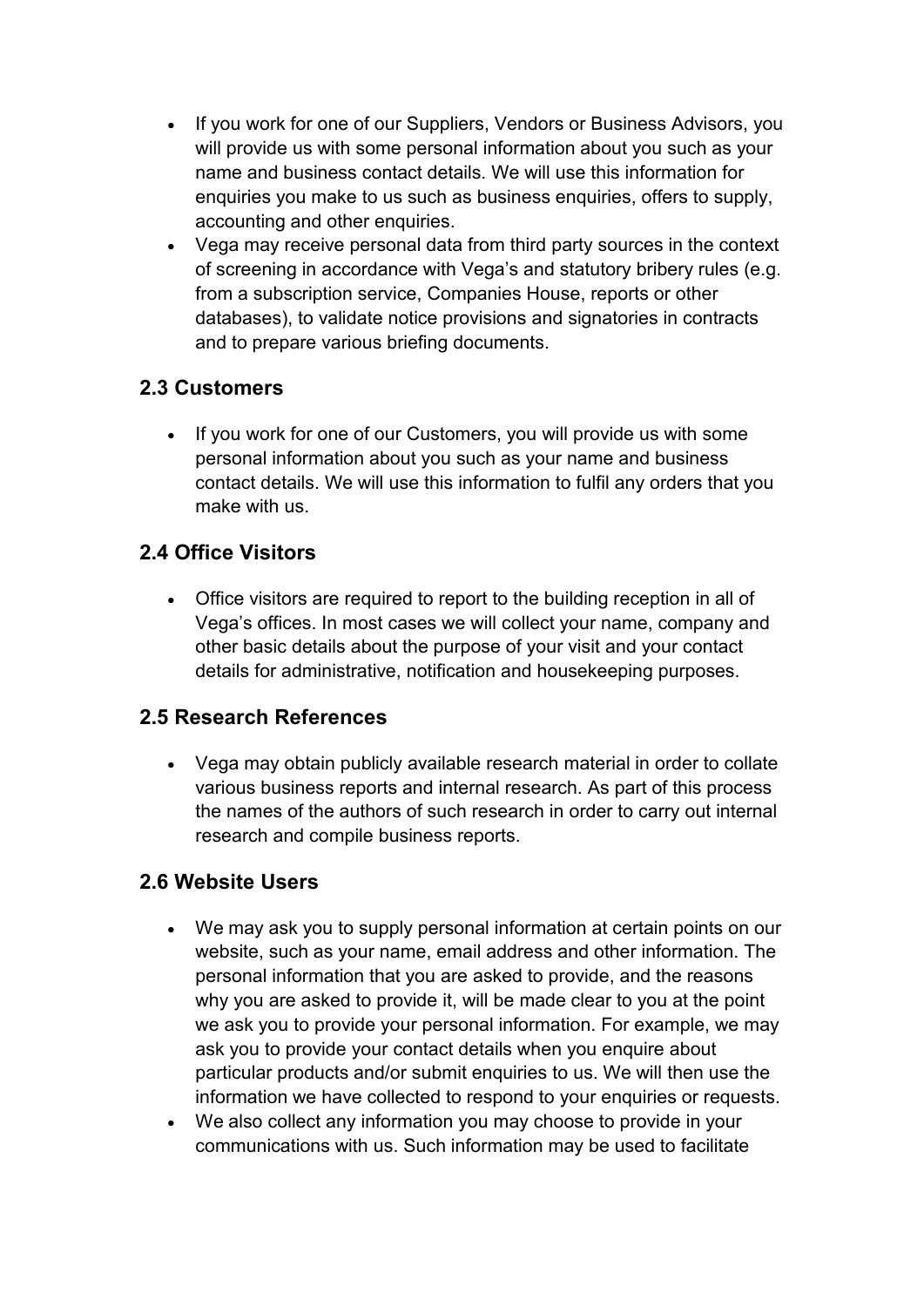activities in the course of our business. We may combine such information with other personal information we collect.

#### **2.7 Information collected automatically about our website users**

- In addition to the information you knowingly provide, we may collect certain information automatically from your device. In some countries, including countries in the European Economic Area, this information may be considered personal information under applicable data protection laws. Specifically, the information we collect automatically may include domain names, your IP address, device type, unique device identification numbers, broad geographic location (e.g. country or city-level location), along with usage statistics (e.g. types of web browsers and operating systems used) and browsing history (e.g. how your device has interacted with our website, including the pages accessed and links clicked).
- Collecting this information enables us to better understand the visitors who come to our website, where they come from, and what content on our website is of interest to them. We use this information for internal analytics purposes and to improve the quality and relevance of our website to our visitors.
- Some of this information may be collected using cookies and similar tracking technology, as explained further under the heading "Site Traffic Information and Cookies"below.

#### **2.8 Information that we obtain from third party sources**

- From time to time, we may receive personal information about you from third party sources but only where we have checked that these third parties either have your consent or are otherwise legally permitted or required to disclose your personal information to us.
- The types of information we collect from third parties and the purposes for which we use such information are described above in clause 2.2.
- In general, we will use the personal information we collect from you only for the purposes described in this privacy statement or for purposes that we explain to you at the time of collecting your personal information. However, we may also use your personal information for other purposes that are not incompatible with the purposes we have disclosed to you (such as statistical purposes) if and where this is permitted by applicable data protection laws.

### **3. Disclosures of Personal Information**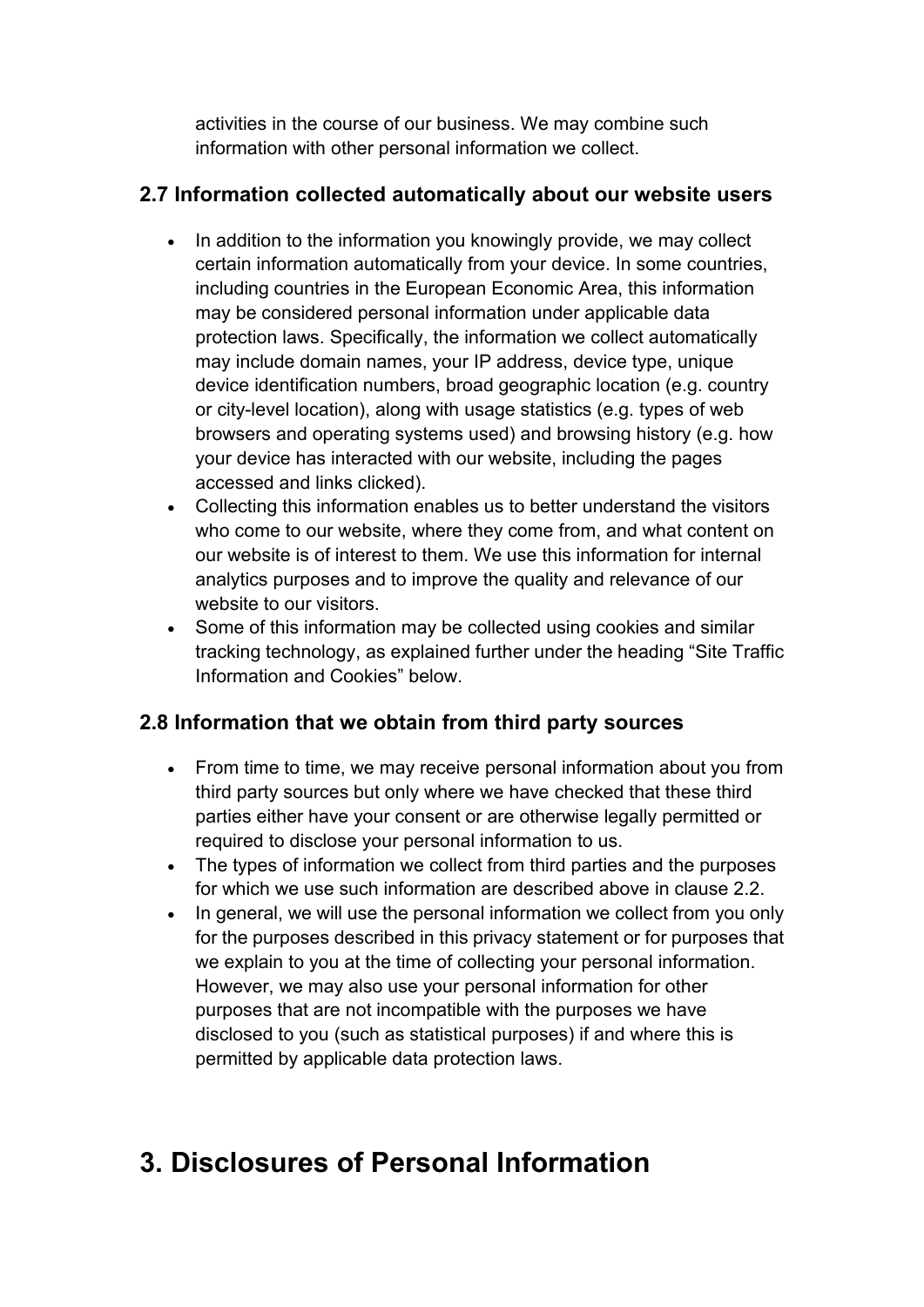We may disclose your personal information to the following categories of recipients:

- 1. to our group companies within Vega Group, which means our subsidiaries, our ultimate holding company and its subsidiaries, for facilitating activities in the course of our business and internal management;
- 2. to third party service providers and partners who provide data processing services to us (for example, to support the delivery of, provide functionality on, or help to enhance the security of our website), or who otherwise process personal information for purposes that are described in this privacy statement or notified to you when we collect your personal information;
- 3. to any competent law enforcement body, regulatory body, government agency, court or other third party where we believe disclosure is necessary (i) as a matter of applicable law or regulation, (ii) to exercise, establish or defend our legal rights, or (iii) to protect your vital interests or those of any other person;
- 4. to a potential buyer (and its agents and advisors) in connection with any proposed purchase, merger or acquisition of any part of our business, provided that we inform the buyer it must use your personal information only for the purposes disclosed in this privacy statement; and
- 5. to any other person, if you have provided your consent to the disclosure.

# **4. Legal basis for processing personal**

### **information (EEA visitors only)**

#### **4.1 Website Users**

If you are accessing our website from the European Economic Area, our legal basis for collecting and using the personal information described above will depend on the personal information concerned and the specific context in which we collect it.

#### **4.2 Other**

However, we will normally collect personal information from you only where we have your consent to do so, where we need the personal information to perform a contract with you, or where the processing is in our legitimate interests and not overridden by your data protection interests or fundamental rights and freedoms. In some cases, we may also have a legal obligation to collect personal information from you or may otherwise need the personal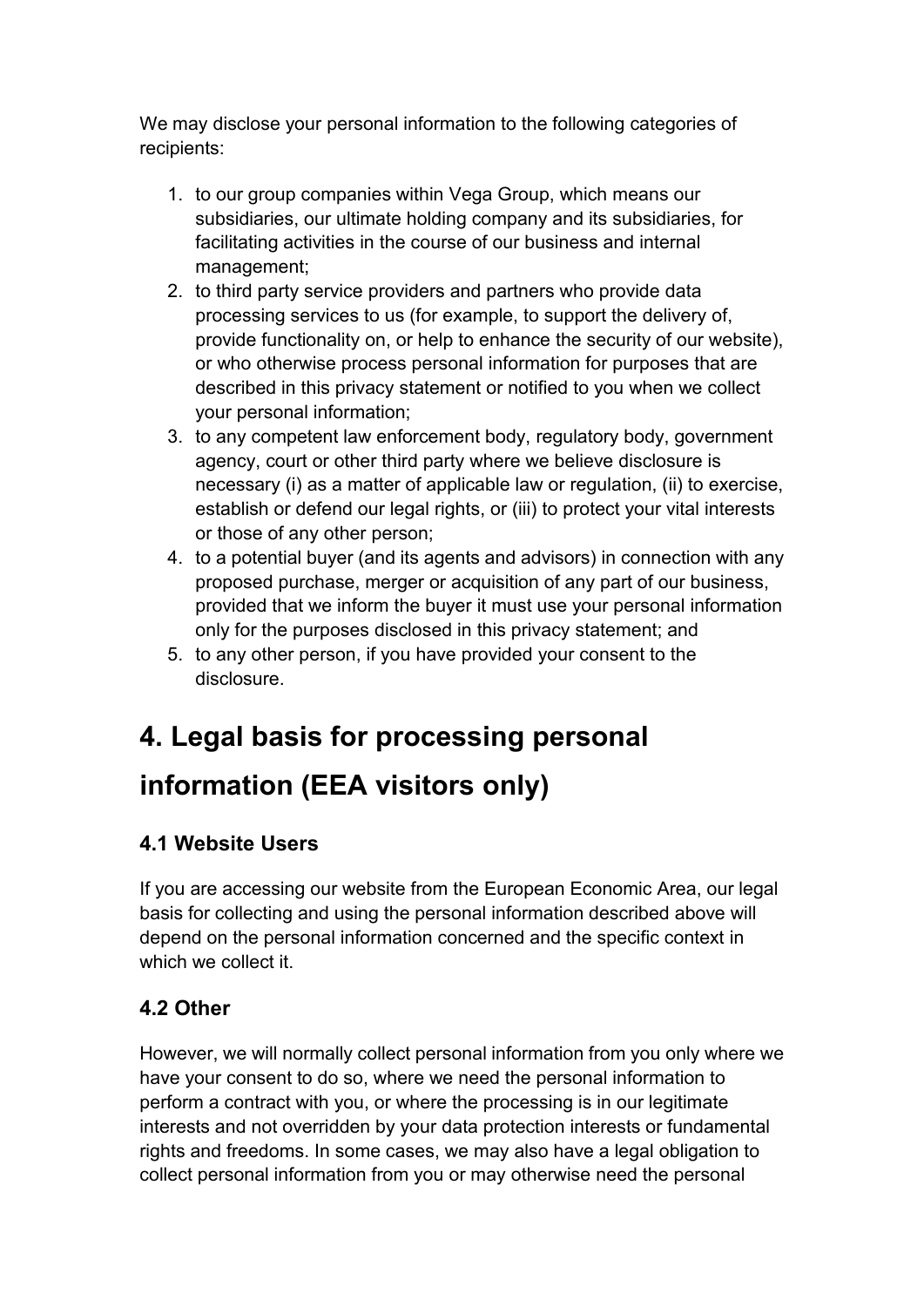information to protect your vital interests or those of another person. If we ask you to provide personal information to comply with a legal requirement or to perform a contract with you, we will make this clearat the relevant time and advise you whether the provision of your personal information is mandatory or not (as well as notifying you of the possible consequences if you do not provide your personal information). Similarly, if we collect and use your personal information in reliance on our legitimate interests (or those of any third party), we will make clear to you at the relevant time what those legitimate interests are.

If you have questions or need further information concerning the legal basis on which we collect and use your personal information, please contact us using the contact details provided below.

#### **5. Security**

Transmission of information via the internet is not always secure. We cannot guarantee the security of your data while being transmitted to our site; any transmission is at your own risk. However, after we have received your information, whether collected on our website or otherwise, we take appropriate technical and organisational security measures to prevent unauthorised access, improper use or disclosure, unauthorised modification, unlawful destruction or accidental loss of personal information once it is under our control. The measures we take are designed to provide a level of security appropriate to the risk of processing your personal information.

### **6. Transfers of Personal Information**

- Vega does not sell or transfer personal information to third parties for marketing purposes. However, in order to conduct our business, including marketing activities, we may need to share your personal information with other companies within Vega Group, and/or third party service providers that process data on our behalf. When we do this, we will take steps to ensure that your personal information is protected, such as imposing contractual restrictions on the ability of the recipient to process your personal information and contractually requiring them to apply security measures to protect it.
- Since Vega Group operates globally, Vega may want to transfer your personal information to other countries, including countries outside the European Economic Area (EEA). However, while it is in our control,<br>Vega always seeks to ensure that your personal information receives the same level of protection as it would had it stayed within the EEA, including seeking to ensure that it is kept secure and used only in accordance with our instructions and for the agreed purpose(s).The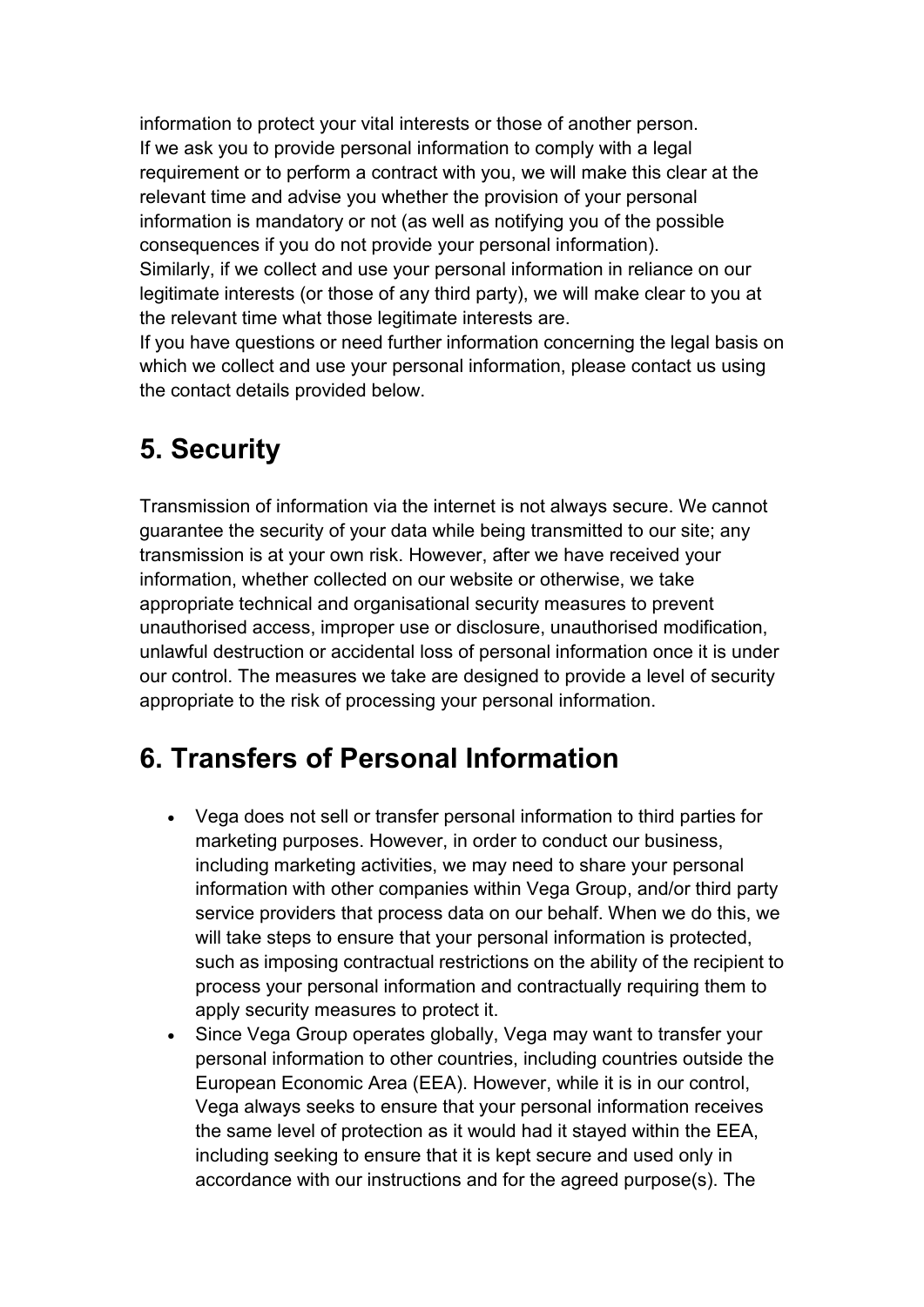steps that we take in such circumstances may include implementing the European Commission's Standard Contractual Clauses for transfers of personal information between our group companies, which require all group companies to protect personal information they process from the EEA in accordance with European Union data protection law, or other steps designed to adduce adequate safeguards of protection when your personal information is sent outside the EEA.

### **7. Retention**

- Your personal information will be retained securely by Vega so that we can better manage your relationship with us. We retain personal information we collect from you where we have an ongoing legitimate business, legal or regulatory need to do so.
- When we have no ongoing legitimate business need to process your personal information, we will either delete or anonymise it or, if this is not possible (for example, because your personal information has been stored in backup archives), we will securely store your personal information and isolate it from any further processing until deletion is possible.

### **8. Site Traffic Information and Cookies**

Servers hosted by third party service providers (which may be located outside the EEA) automatically log data about your visit to our website based on your IP address. Vega uses this information to see where the website is being used in the world and to ensure seamless coverage.

We use cookies and similar tracking technology (collectively, "Cookies") to gather and utilise personal information. For further information about the types of Cookies we use and why, and how you can control Cookies, please see our cookie notice.

### **9. Your data protection rights**

You have the following data protection rights:

• If you wish to access, correct, update or request deletion of your personal information, you can do so at any time by contacting us using the contact details provided under the "Questions About Your Personal Information" heading, below.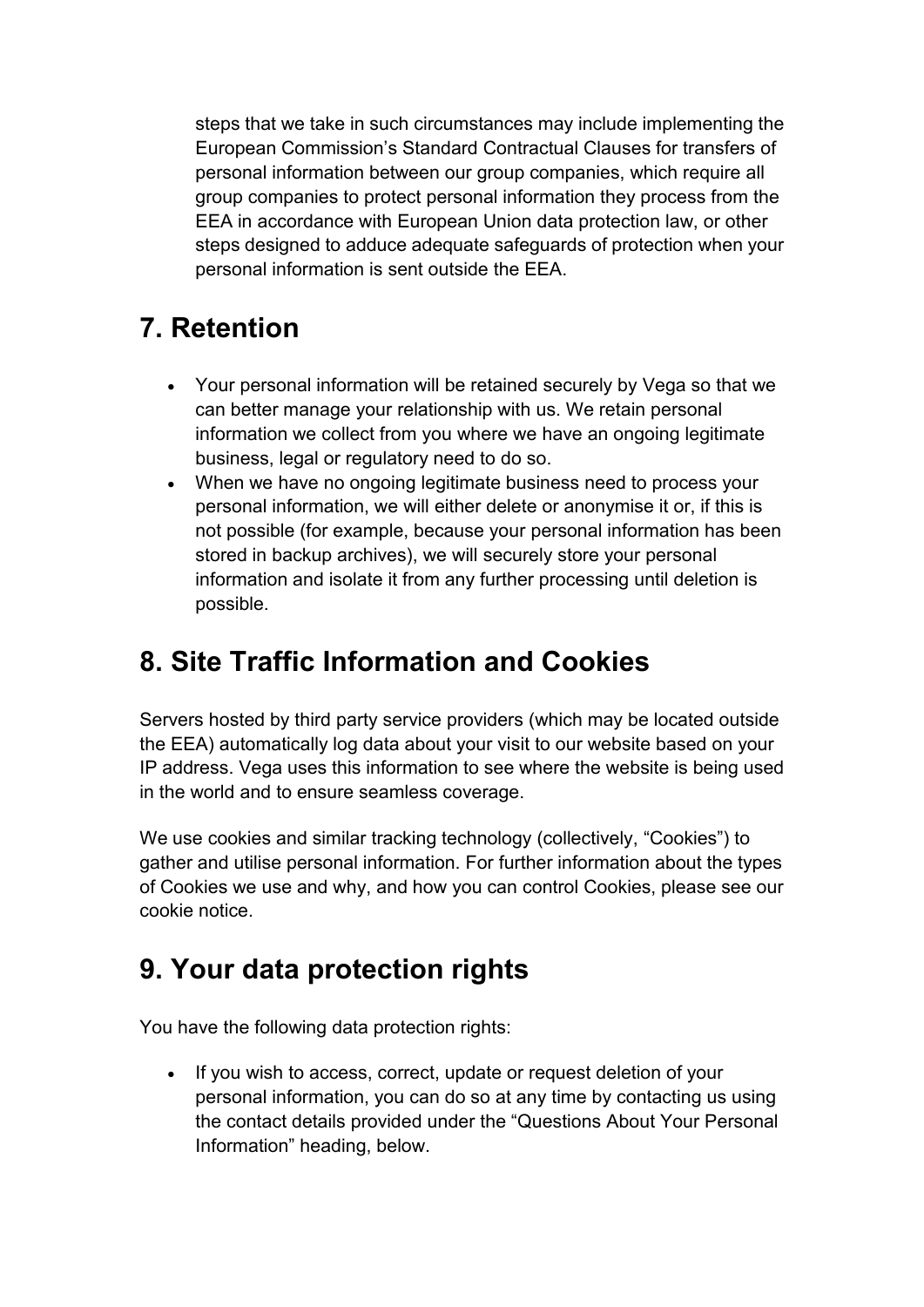- In addition, if you are a resident of the European Union, you can object to processing of your personal information, ask us to restrict processing of your personal information or request portability of your personal information. Again, you can exercise these rights by contacting us using the contact details provided under the "Questions About Your Personal Information" heading, below.
- You have the right to opt out of marketing communications we send you at any time. You can exercise this right by clicking on the "unsubscribe" or "opt out" link in the marketing e-mails we send you. To opt out of other forms of marketing (such as postal marketing or telemarketing), then please contact us using the contact details provided under the "Questions About Your Personal Information" heading below.
- Similarly, if we have collected and process your personal information with your consent, then you can withdraw your consent at any time. Withdrawing your consent will not affect the lawfulness of any processing we conducted prior to your withdrawal, nor will it affect processing of your personal information conducted in reliance on lawful processing grounds other than consent.
- You have the right to complain to a data protection authority about our collection and use of your personal information. For more information, please contact your local data protection authority.

We respond to all requests we receive from individuals wishing to exercise their data protection rights in accordance with applicable data protection laws.

### **10. Questions About Your Personal Information**

If you have any questions, comments or requests relating to this privacy statement or personal information we hold about you or if you would like to make a complaint about a possible breach of local privacy laws, please contact us by email **[Davi@vegapharma.com](mailto:Davi@vegapharma.com)** or by post at the following address: 9F, Eastern tower of IBC, 600 Jinsha avenue, xiasha, Hangzhou 310018, China

### **11. Changes to this Privacy Statement**

We review this privacy statement regularly and may modify it from time to time. We will place any updates on our webpage. By continuing to use our website after such changes have been made, you acknowledge and agree that you have read, understood and accept the changes. This privacy statement was **last updated on 17 Sept,2020**.

### **12. Hyperlinks and Embedded Functionality**